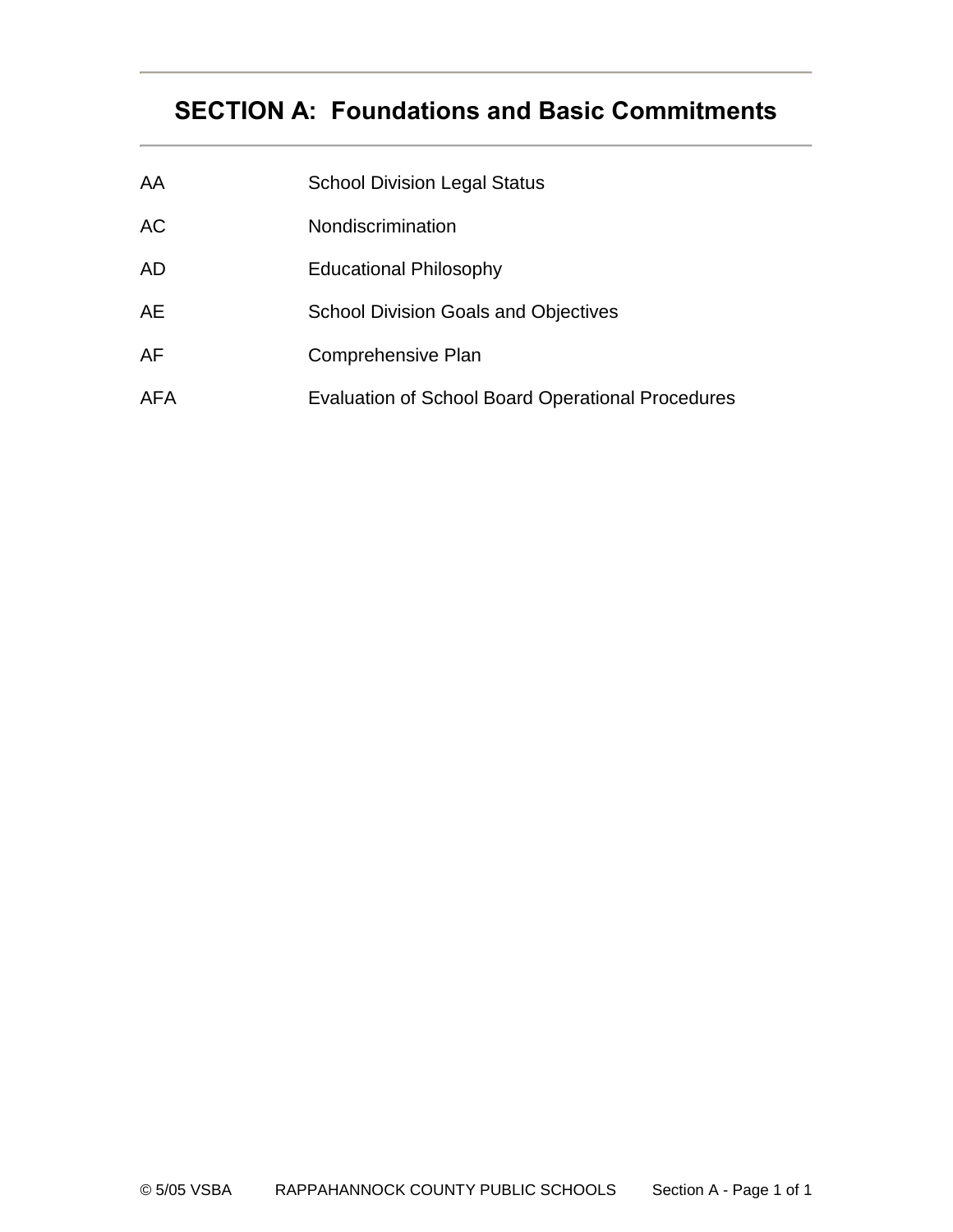# SCHOOL DIVISION LEGAL STATUS

The Constitution of the Commonwealth provides that the General Assembly establish a system of free public elementary and secondary schools for all children of school age throughout the state, and seek to ensure that an educational program of high quality is established and continually maintained. The General Assembly requires that such an educational system be maintained and administered by the Board of Education, the Superintendent of Public Instruction, division superintendents and school boards. The Board of Education divides the Commonwealth into school divisions of such geographical area and school-age population as will promote the realization of the standards of quality, and will periodically review the adequacy of existing school divisions for this purpose. The supervision of schools in each school division is vested in a school board selected in accordance with the applicable provisions of the Code of Virginia.

Adopted: August 1995 Reviewed: December 8, 1998 Revised: July 10, 2001, May 11, 2004 Reviewed: August 27, 2009 Revised: September 10, 2013

Legal Refs.: Constitution of Virginia, article VIII, §§ 1, 5, 7.

Code of Virginia, 1950, as amended, §§ 22.1-2, 22.1-28, 22.1-71.

\_\_\_\_\_\_\_\_\_\_\_\_\_\_\_\_\_\_\_\_\_\_\_\_\_\_\_\_\_\_\_\_\_\_\_\_\_\_\_\_\_\_\_\_\_\_\_\_\_\_\_\_\_\_\_\_\_\_\_\_\_\_\_\_\_\_\_\_\_\_ \_\_\_\_\_\_\_\_\_\_\_\_\_\_\_\_\_\_\_\_\_\_\_\_\_\_\_\_\_\_\_\_\_\_\_\_\_\_\_\_\_\_\_\_\_\_\_\_\_\_\_\_\_\_\_\_\_\_\_\_\_\_\_\_\_\_\_\_\_\_

Cross Ref.: BB School Board Legal Status BBAA Board Member Authority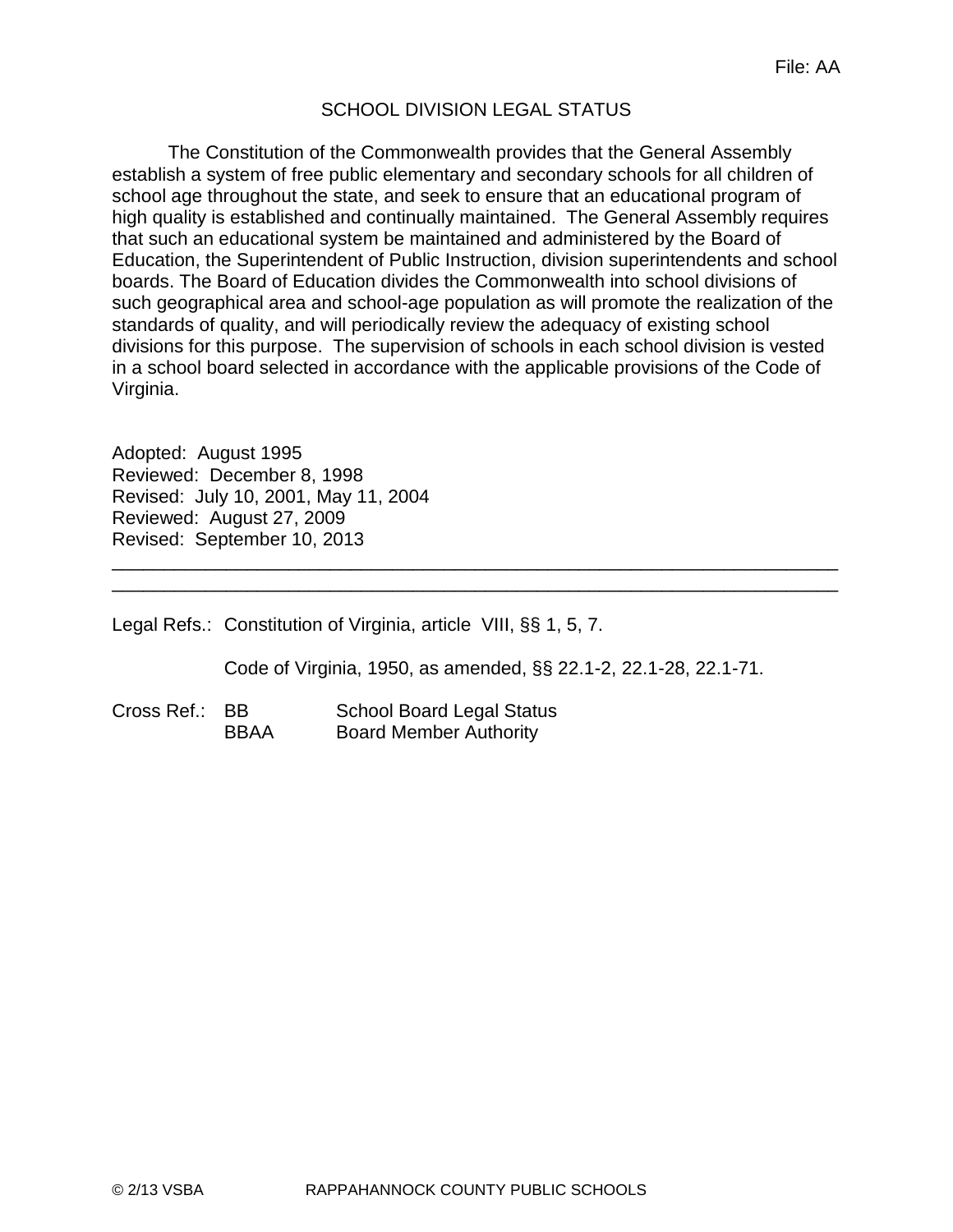#### NONDISCRIMINATION

The Rappahannock County School Board is committed to nondiscrimination with regard to sex, sexual orientation, gender, gender identity, race, color, national origin, disability, religion, ancestry, age, marital status, pregnancy, childbirth or related medical conditions, military status, genetic information or any other characteristic protected by law. This commitment prevails in all of its policies and practices concerning staff, students, educational programs and services, and individuals and entities with whom the Board does business.

\_\_\_\_\_\_\_\_\_\_\_\_\_\_\_\_\_\_\_\_\_\_\_\_\_\_\_\_\_\_\_\_\_\_\_\_\_\_\_\_\_\_\_\_\_\_\_\_\_\_\_\_\_\_\_\_\_\_\_\_\_\_\_\_\_\_\_\_\_\_ \_\_\_\_\_\_\_\_\_\_\_\_\_\_\_\_\_\_\_\_\_\_\_\_\_\_\_\_\_\_\_\_\_\_\_\_\_\_\_\_\_\_\_\_\_\_\_\_\_\_\_\_\_\_\_\_\_\_\_\_\_\_\_\_\_\_\_\_\_\_

Adopted: August 8, 1995 Reviewed: December 8, 1998 Revised: May 11, 2004 Reviewed: August 27, 2009 Revised: September 10, 2013, August 11, 2020, July 13, 2021

Legal Refs.: 20 U.S.C. §§ 1681-1688. 29 U.S.C. § 794. 42 U.S.C. §§ 2000d-2000d-7, 2000e-2000e-17, 2000ff-1.

34 C.F.R. 106.9.

Constitution of Virginia, article I, section 11.

Code of Virginia, 1950, as amended, §§ 2.2-3900, 2.2-3901, 2.2-3902, 22.1-23.3, 22.1-295.2.

Cross Refs.: GB Equal Employment Opportunity/Nondiscrimination GBA/JFHA Prohibition Against Harassment and Retaliation JB Equal Educational Opportunities/Nondiscrimination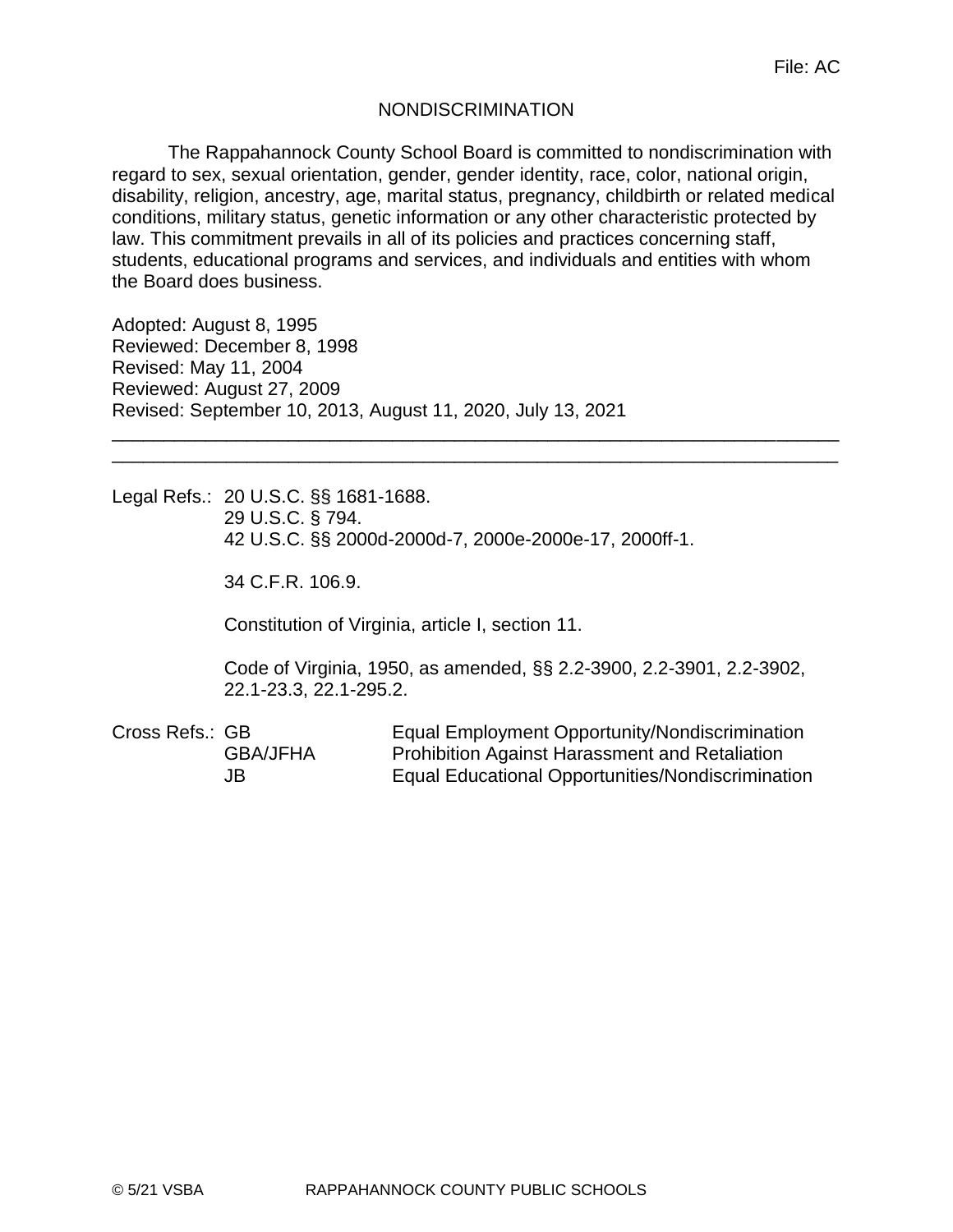Rappahannock County School Board is committed to providing equal opportunity for every student to achieve intellectual, social, emotional and physical growth and to ensuring that each student be equipped to communicate effectively with other people, to be competent both in the work place and in higher education and to feel confident of the ability to make creative and constructive decisions.

Rappahannock County School Board:

- provides the necessary trained and dedicated leadership, qualified personnel, equipment and materials to assure an appropriate education for every student
- treats all members of the school community equitably and with respect
- allocates and uses assets fairly and efficiently

Adopted: August 8, 1995 Reviewed: December 8, 1998 Revised: November 12, 2002, May 13, 2003, May 11, 2004, January 9, 2007, September 10, 2013, July 13, 2021, September 14, 2021 \_\_\_\_\_\_\_\_\_\_\_\_\_\_\_\_\_\_\_\_\_\_\_\_\_\_\_\_\_\_\_\_\_\_\_\_\_\_\_\_\_\_\_\_\_\_\_\_\_\_\_\_\_\_\_\_\_\_\_\_\_\_\_\_\_\_\_\_\_\_

\_\_\_\_\_\_\_\_\_\_\_\_\_\_\_\_\_\_\_\_\_\_\_\_\_\_\_\_\_\_\_\_\_\_\_\_\_\_\_\_\_\_\_\_\_\_\_\_\_\_\_\_\_\_\_\_\_\_\_\_\_\_\_\_\_\_\_\_\_\_

Legal Refs.: Code of Virginia, 1950, as amended, §§ 22.1-23.3, 22.1-78.

| Cross Refs.: AC |                 | Nondiscrimination                                      |
|-----------------|-----------------|--------------------------------------------------------|
|                 | GA              | <b>Personnel Policies Goals</b>                        |
|                 | <b>GB</b>       | Equal Employment Opportunity/Nondiscrimination         |
|                 | <b>GBA/JFHA</b> | <b>Prohibition Against Harassment and Retaliation</b>  |
|                 | <b>IGBC</b>     | Parent and Family Engagement                           |
|                 | JB              | <b>Equal Education Opportunities/Nondiscrimination</b> |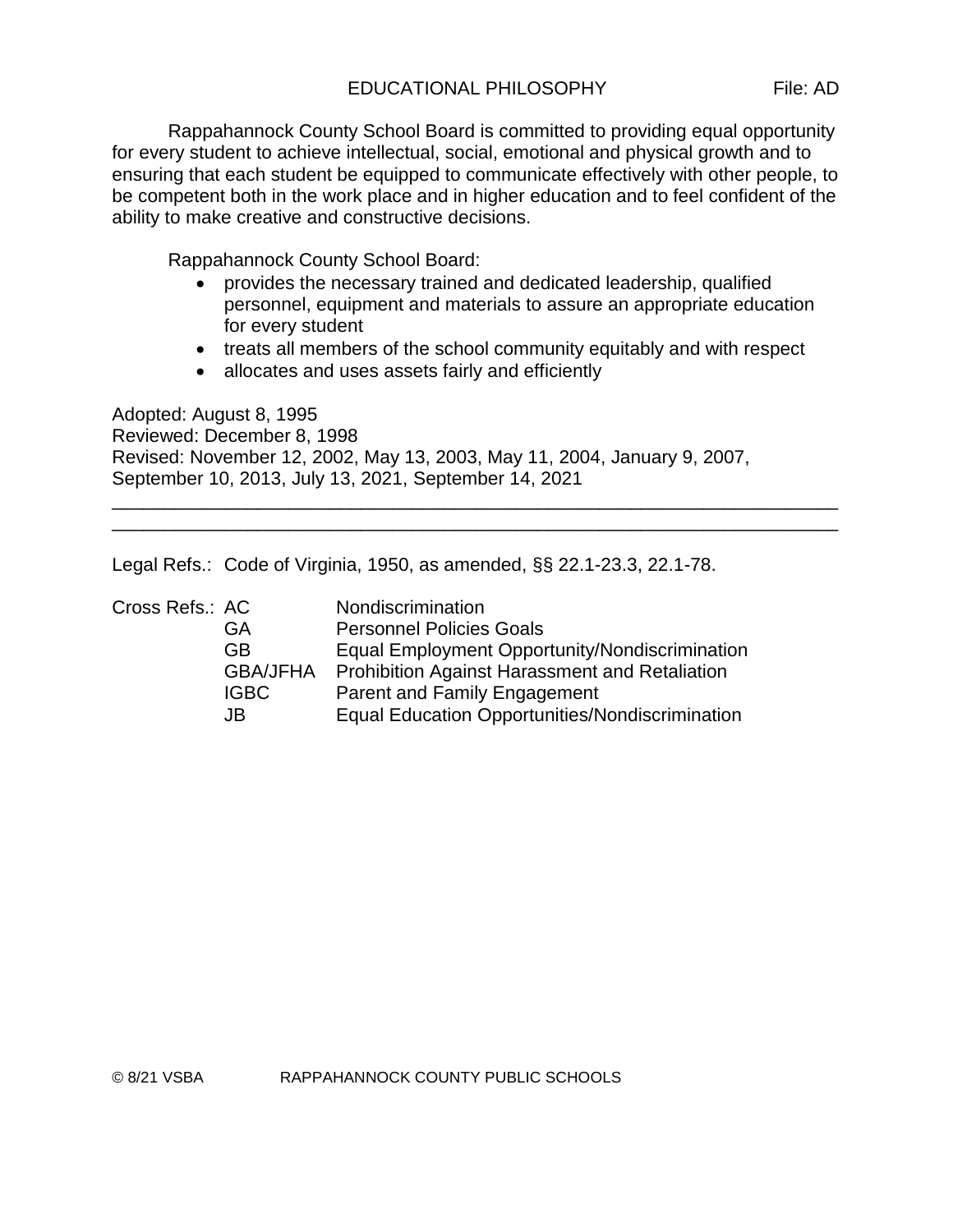#### PHILOSOPHY OF CONTINUOUS IMPROVEMENT

Each employee is responsible for the following: promoting continuous academic improvement of students, promoting improvement of the division, and promoting selfimprovement. The superintendent and all instructional leaders shall provide for ongoing planning, implementation, monitoring, and evaluation of improvement. Periodic reports concerning the improvement status of students, associates, and the division will be reported to the School Board.

#### Mission Statement

The overall mission or goal of the Rappahannock County Public Schools' is to prepare every student for graduation, ensuring that each student has mastered the 21<sup>st</sup> Century Skills needed to become responsible, productive workers, and citizens.

#### Vision Statement

In partnership with the Rappahannock community, Rappahannock County Schools are committed to inspiring in every student a passion for lifelong learning, personal well-being, and developing productive, engaged, globally aware citizens.

#### Philosophy

Success at every level and in every type of human activity in the world of the future will involve a complex interplay of five competencies:

- 1. Identification, choice, and utilization of a multitude of resources
- 2. Development of interpersonal skills
- 3. Information acquisition and management
- 4. The ability to understand complex interrelationships between varying types of systems
- 5. The ability to understand and work with emerging technologies.

Fundamental to these concepts are the four key goals of our comprehensive plan:

- 1. Promote academic rigor and career preparation: instill in every student and staff member a sense of purpose and worth
- 2. Ensure a safe, healthy learning environment: build an attitude of acceptance and appreciation for diversity and healthy lifestyles
- 3. Broaden community involvement: partnerships to promote career skills and a sense of community
- 4. Provide sustainable facilities that promote  $21<sup>st</sup>$  Century Learning: upgrade and maintain facilities

For any individual, success in a particular endeavor will typically involve a wide ranging combination of these competencies and goals. In order to assist students in the development of these competencies, all board members and associates subscribe to and promote high performance and endeavor to identify, foster, and nourish methods and practices, which will elicit the optimum combination of the five competencies in each student and in them.

#### RAPPAHANNOCK COUNTY PUBLIC SCHOOLS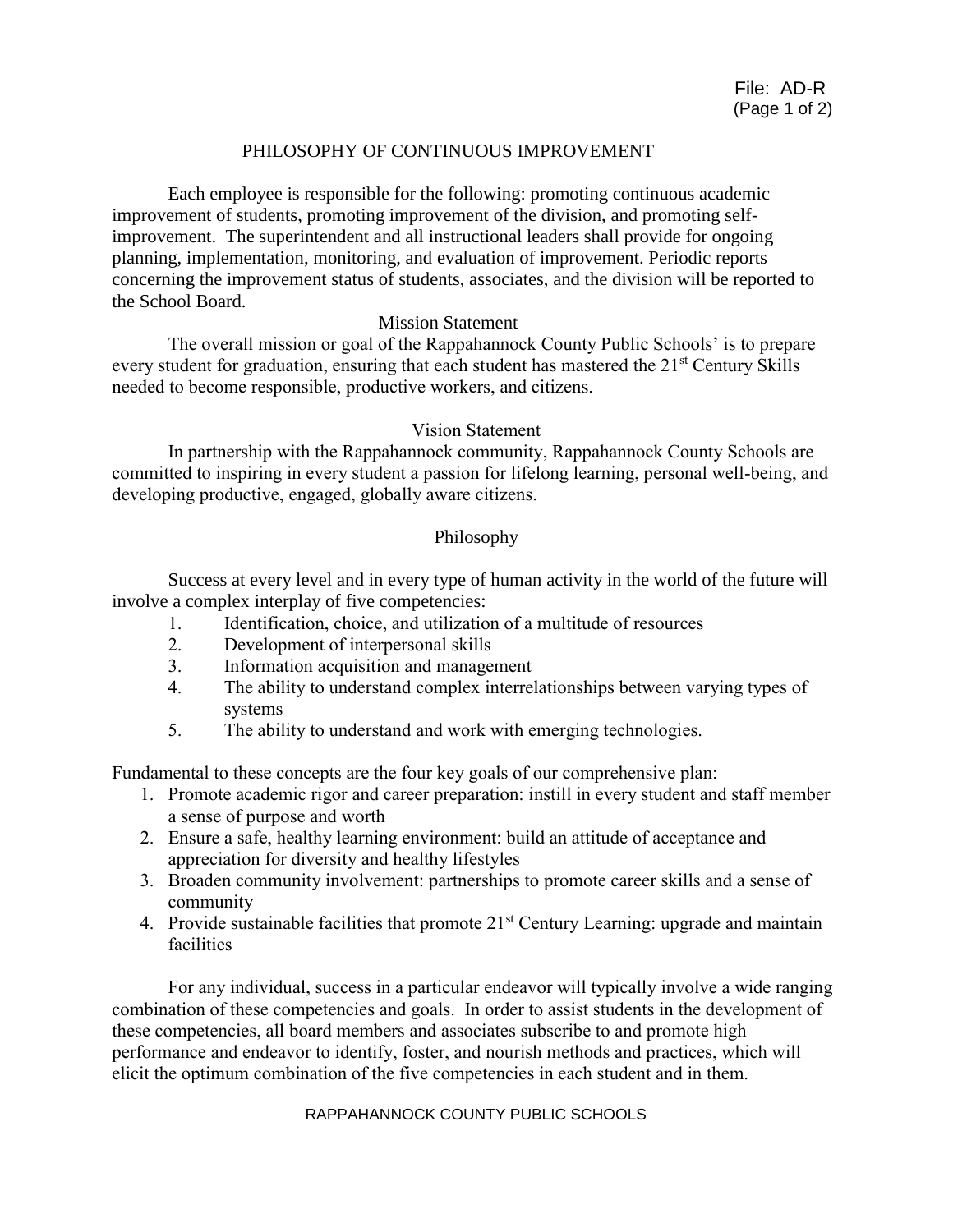#### PHILOSOPHY OF CONTINUOUS IMPROVEMENT (con't)

Board Members and Instructional Leaders – Superintendent, Executive Director, Director of Academic Services, Building Principals and Assistants – have the power to create an atmosphere in which excellence will thrive. Such an atmosphere will contain not only emphasis on the above competencies and skills, but also on forbearance, kindness, and mutual respect. The latter intangible qualities are among those which inspire trust and esprit de corps, without which little real progress is possible. The extent to which excellence and improvement exist, emerge, and continue depends on the quality of leadership.

Likewise, other associates have the responsibility and the opportunity to continue to develop their own skill sets to the fullest and to encourage and build the same in their students. The pursuit of excellence may appear in many different forms, both technical and personal. Diversity in such pursuits is both desirable and encouraged in both associates and students. As with the instructional leaders, respect and concern for all associates and students is of the essence in every effort.

Adopted: September 10, 2013 (Replacement for policy ADA January 10, 2006)

Ref.: A SCANS Report for America 2000 Secretary's Commission on Achieving Necessary Skills, U. S. Department of Labor, June, 1991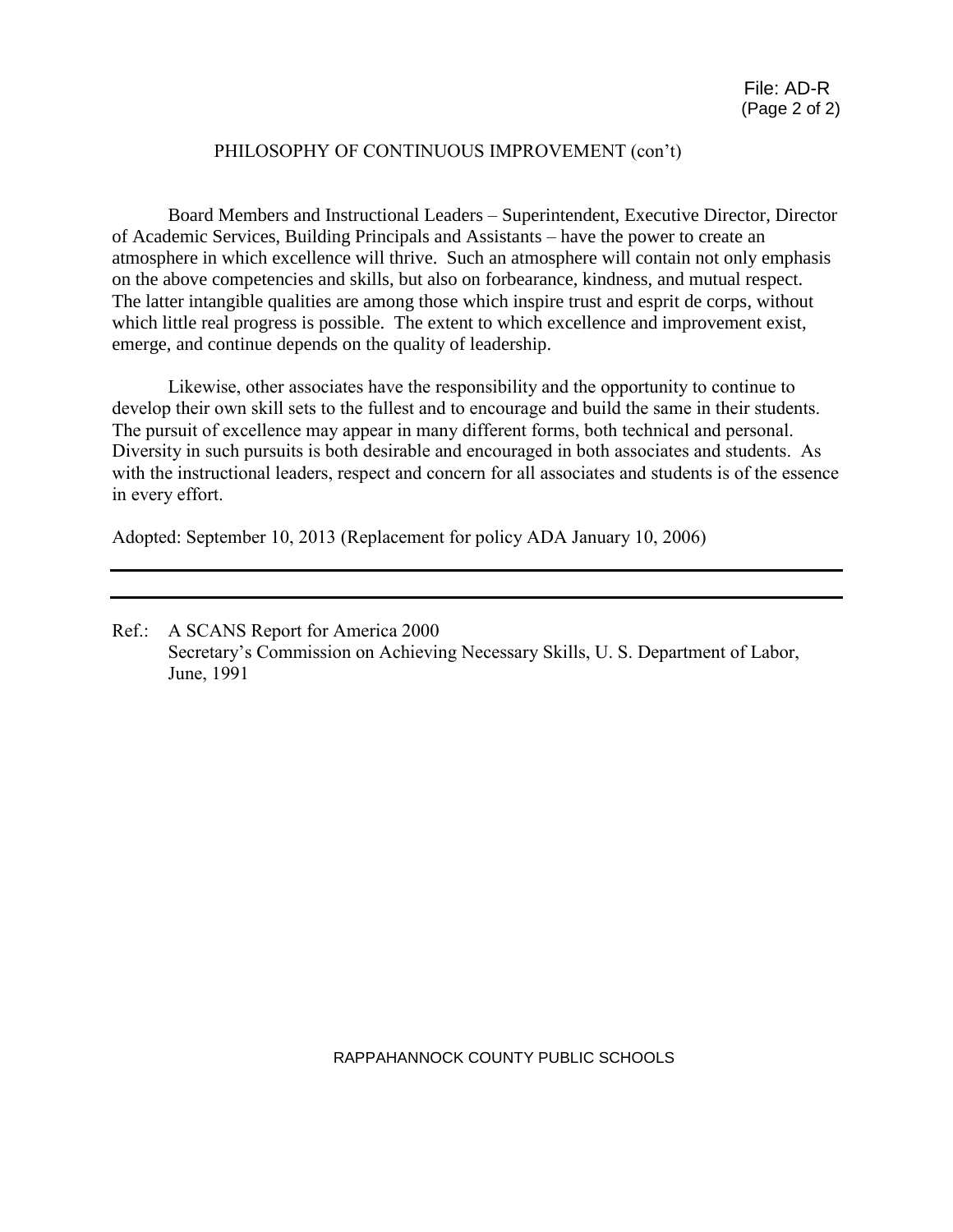### SCHOOL DIVISION GOALS AND OBJECTIVES

#### **Generally**

The school division is committed to excellence in education, equality of educational opportunity, and the recognition of each student's individuality. Inasmuch as students differ in their rate of physical, mental, emotional and social growth and vary in their needs and abilities, learning opportunities are provided that are consistent with personal development and potential. Programs emphasize diagnostic and prescriptive instruction, allowing an individual approach to each student's learning style and educational needs.

The educational program introduces each student to a variety of interest and subject areas that offer exposure to the range of opportunities available in later years. These experiences produce the basis for further education and future employment. As students demonstrate increased maturity, they may assume more responsibility for the decisions regarding their education.

The school environment should be responsive and conducive to learning. The physical environment facilitates and enhances the learning experiences available to each student. A responsive environment includes competent, dedicated teachers using a variety of techniques and a classroom atmosphere where students can function and develop according to their abilities. Safety, physical comfort, and appearance also are vital environmental components.

#### Standards of Quality and Objectives

The school board accepts the overall goals of public education as expressed by the Standards of Quality legislated by the Virginia General Assembly and implemented by State Board of Education regulations.

The school board reports its compliance with the Standards of Quality to the Board of Education annually. The report of compliance is submitted to the Board of Education by the chairman of the board and the superintendent.

Standards of Quality--Programs and Services

The school board commits itself to providing programs and services as stated in the Standards of Quality to the extent funding thereof is provided by the General Assembly.

\_\_\_\_\_\_\_\_\_\_\_\_\_\_\_\_\_\_\_\_\_\_\_\_\_\_\_\_\_\_\_\_\_\_\_\_\_\_\_\_\_\_\_\_\_\_\_\_\_\_\_\_\_\_\_\_\_\_\_\_\_\_\_\_\_\_\_\_\_\_ \_\_\_\_\_\_\_\_\_\_\_\_\_\_\_\_\_\_\_\_\_\_\_\_\_\_\_\_\_\_\_\_\_\_\_\_\_\_\_\_\_\_\_\_\_\_\_\_\_\_\_\_\_\_\_\_\_\_\_\_\_\_\_\_\_\_\_\_\_\_

Adopted: August 8, 1995 Reviewed: December 8, 1998, May 11, 2004 Revised: August 9, 2005 Reviewed: September 10, 2013 Revised: October 14, 2014, March 12, 2019, July 13, 2021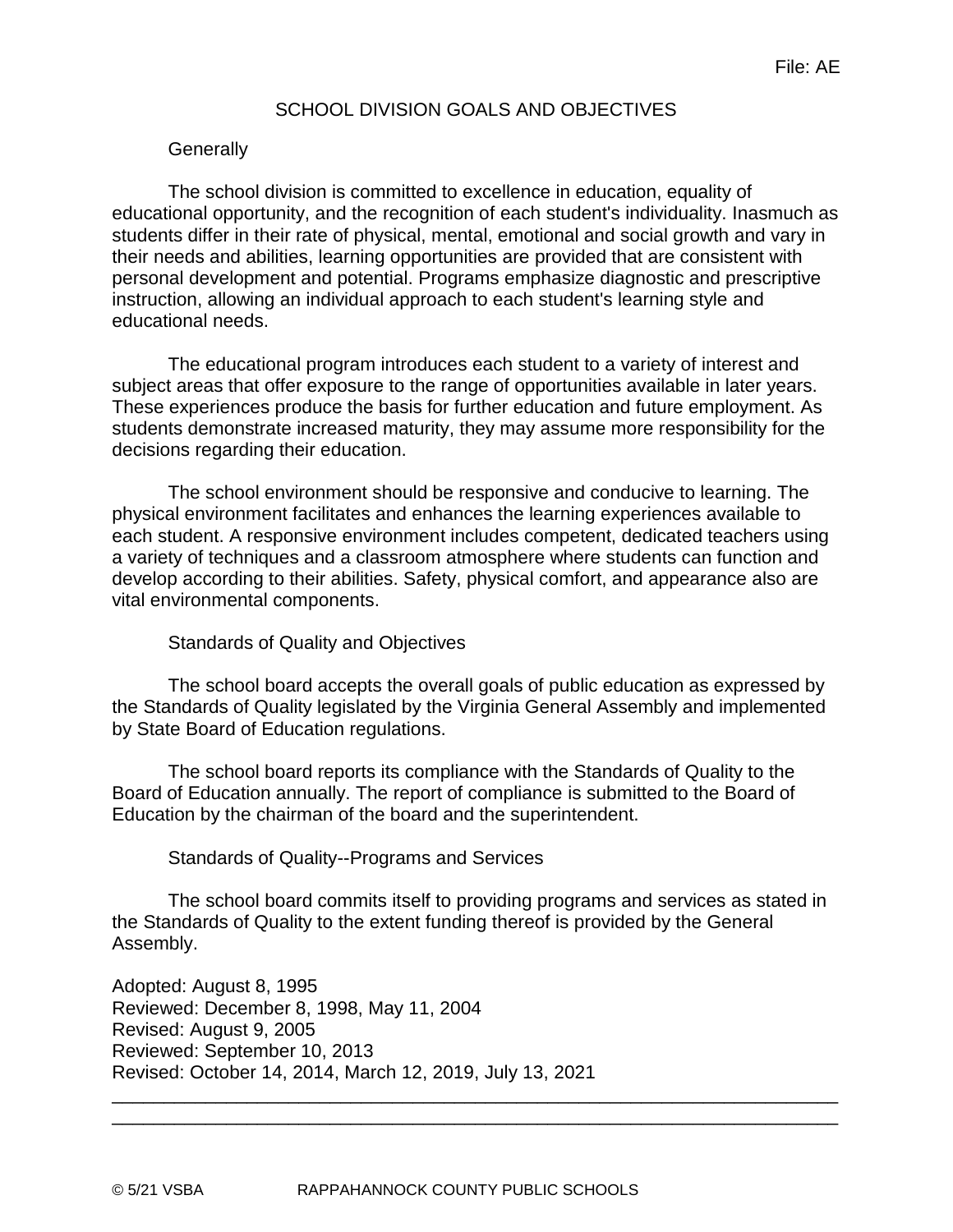Legal Ref.: Code of Virginia, 1950, as amended, §§ 22.1-23.3, 22.1-253.13:1, 22.1- 253.13:8.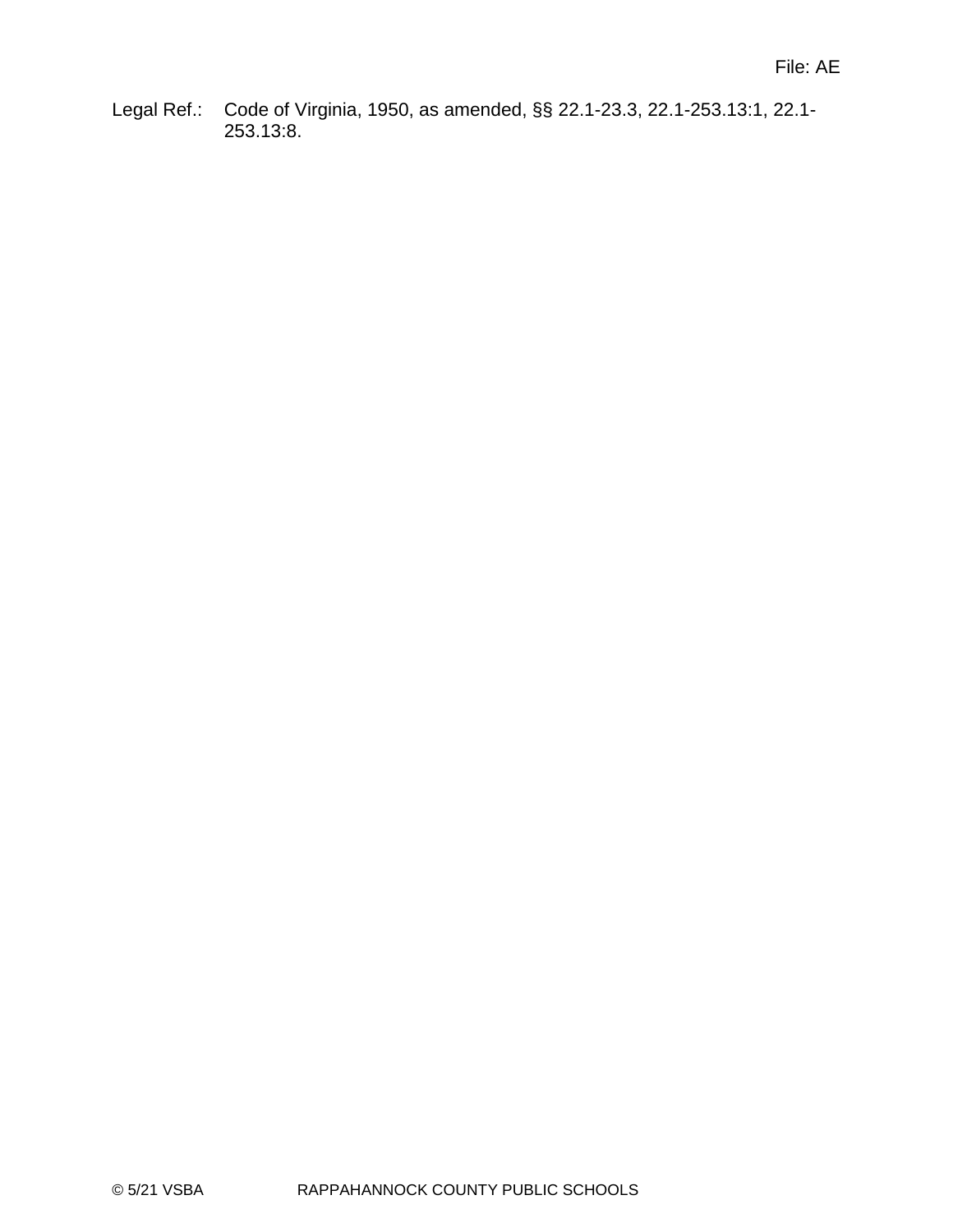# COMPREHENSIVE PLAN

The Rappahannock County School Board adopts a divisionwide comprehensive, unified, long-range plan based on data collection, an analysis of the data, and how the data will be utilized to improve classroom instruction and student achievement. The plan is developed with staff and community involvement and includes, or is consistent with, all other divisionwide plans required by state and federal laws and regulations. The school board reviews the plan biennially and adopts any necessary revisions. Prior to the adoption of the plan or revisions thereto, the school board posts the plan or revisions on the division's Internet website if practicable and makes a hard copy of the plan or revisions available for public inspection and copying and conducts at least one public hearing to solicit public comment on the plan or revisions.

The divisionwide comprehensive plan includes

- (i) the objectives of the school division, including strategies for first improving student achievement, particularly the achievement of educationally at risk students, then maintaining high levels of student achievement;
- (ii) an assessment of the extent to which these objectives are being achieved;
- (iii) a forecast of enrollment changes;
- (iv) a plan for projecting and managing enrollment changes including consideration of the consolidation of schools to provide for a more comprehensive and effective delivery of instructional services to students and economies in school operations;
- (v) an evaluation of the appropriateness of establishing regional programs and services in cooperation with neighboring school divisions;
- (vi) a plan for implementing such regional programs and services when appropriate;
- (vii) a technology plan designed to integrate educational technology into the instructional programs of the school division, including the division's career and technical education programs, consistent with or as part of the comprehensive technology plan for Virginia adopted by the Board of Education;
- (viii) an assessment of the needs of the school division and evidence of community participation, including parental participation, in the development of the plan;
- (ix) any corrective action plan required pursuant to Va. Code § 22.1- 253.13:3; and
- (x) a plan for parent and family involvement to include building successful school and parent partnerships that will be developed with staff and community involvement, including participation by parents.

The school board presents a report to the public by November 1 of each oddnumbered year on the extent to which the objectives of the divisionwide comprehensive plan have been met during the previous two school years.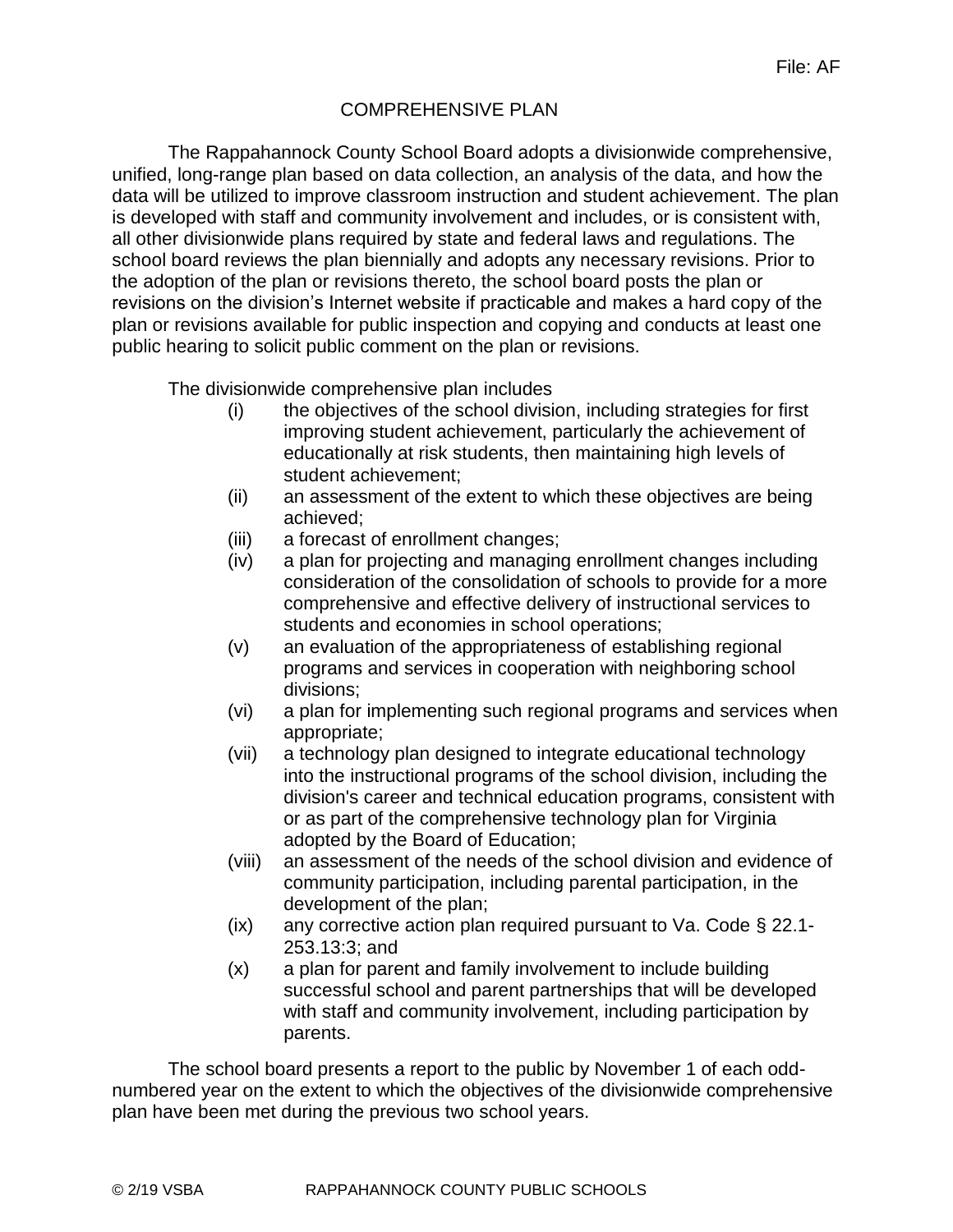Each school prepares a comprehensive, unified, long-range plan, which the school board considers in the development of the divisionwide comprehensive plan.

\_\_\_\_\_\_\_\_\_\_\_\_\_\_\_\_\_\_\_\_\_\_\_\_\_\_\_\_\_\_\_\_\_\_\_\_\_\_\_\_\_\_\_\_\_\_\_\_\_\_\_\_\_\_\_\_\_\_\_\_\_\_\_\_\_\_\_\_\_\_ \_\_\_\_\_\_\_\_\_\_\_\_\_\_\_\_\_\_\_\_\_\_\_\_\_\_\_\_\_\_\_\_\_\_\_\_\_\_\_\_\_\_\_\_\_\_\_\_\_\_\_\_\_\_\_\_\_\_\_\_\_\_\_\_\_\_\_\_\_\_

Adopted: May 11, 2004 Revised: November 9, 2004, August 9, 2005, October 2007 Reviewed: September 10, 2013 Revised: October 14, 2014, March 12, 2019

Legal Ref.: Code of Virginia, 1950, as amended, § 22.1-253.13:6.